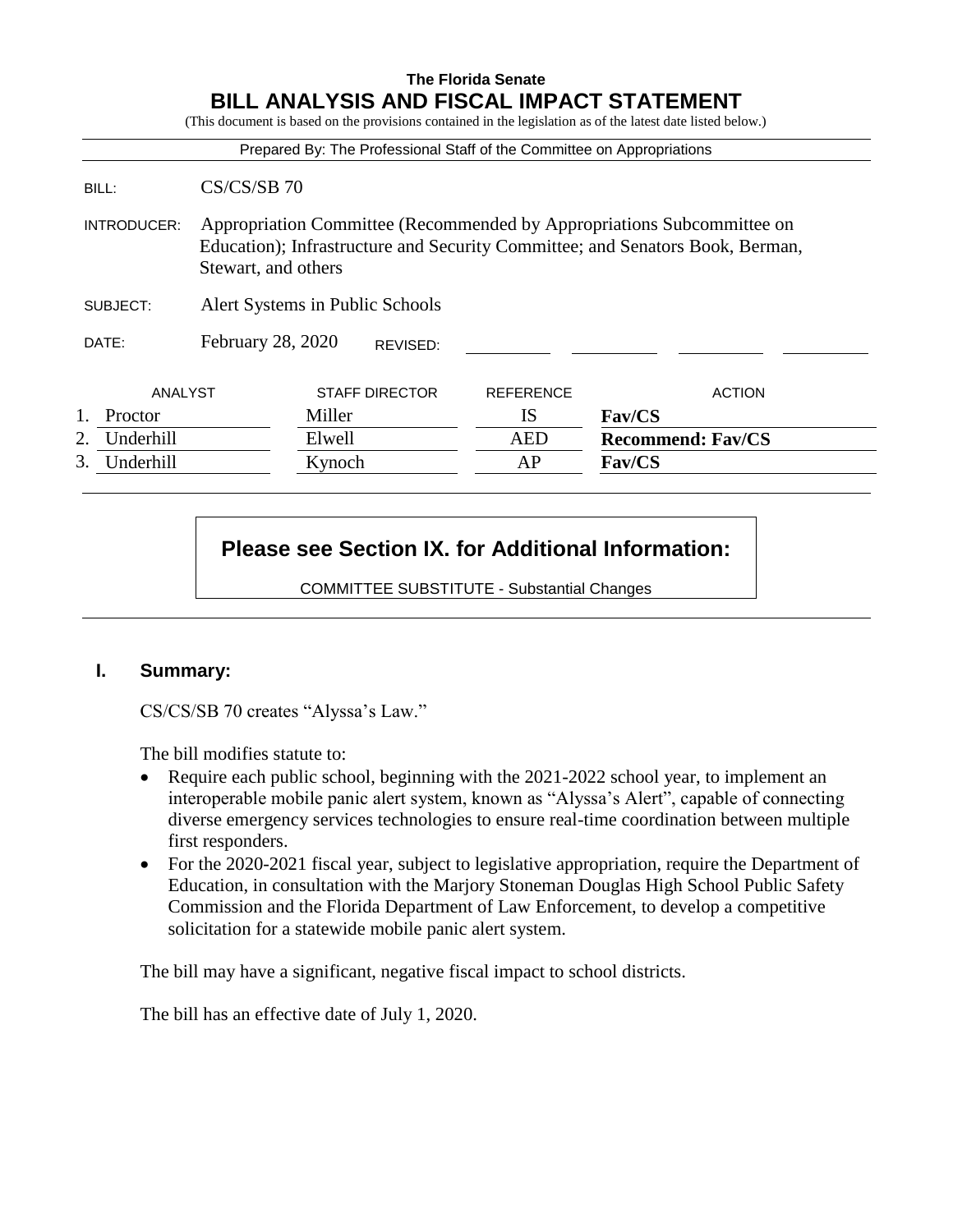## **II. Present Situation:**

### **Alyssa Alhadeff**

Alyssa Alhadeff, a former student at Marjory Stoneman Douglas High School in Parkland, Florida, was among the 17 killed during a school shooting in February 2018.<sup>1</sup>

### **School Shootings**

There have been over 234 shootings at primary and secondary schools since the shooting at Columbine High in April 1999, resulting in the loss of  $144$  lives.<sup>2</sup> In 2018 alone, there were 25 shootings - the highest number during any year since at least 1999, and a Washington Post database of school shootings indicates that over 236,000 students have been exposed to gun violence.<sup>3</sup>

### **Life-Threatening Emergencies**

Florida law requires district school boards to provide for the health, safety, and welfare of students at school. School districts must establish model emergency management and preparedness procedures that include notification procedures for life-threatening emergencies. The procedures must include commonly used alarm system responses for specific emergencies. Life-threatening emergencies are defined as weapon-use; hostage and active shooter situations; hazardous materials or toxic chemical spills; severe weather (hurricanes, tornadoes, and severe storms); and exposure as a result of a manmade emergency.<sup>4</sup>

### **9-1-1 Wireless Calls**

Although wireless phones can be an important public safety tool, they also create unique challenges for emergency response personnel. Because wireless phones are not associated with one fixed physical location, authorities will not know the nature of the threat or the exact location unless the 9-1-1 caller is able to stay on the call and relay that information. Due to this limitation, police and paramedics may not know how many personnel should respond, where to set up a safe location or rally point, where to relocate students (in the case of a school shooting incident), and where an active shooter may be located.

# **Marjory Stoneman Douglas High School Public Safety Commission**

The Marjory Stoneman Douglas High School Public Safety Commission is entrusted with investigating system failures in the Marjory Stoneman Douglas High School shooting and prior

 $\overline{a}$ 

<sup>1</sup> Marjory Stoneman Douglas High School Public Safety Commission, *Second Report* (November 1, 2019), available at <http://www.fdle.state.fl.us/MSDHS/MSD-Report-2-Public-Version.pdf> (last visited December 27, 2019).

<sup>&</sup>lt;sup>2</sup> Maya Rossin-Slater ET AL.(2019), Local Exposure to School Shootings and Youth Antidepressant Use (Working Paper 26563), available a[t http://www.nber.org/papers/w26563](http://www.nber.org/papers/w26563) (last visited December 27, 2019).

<sup>3</sup> John Woodrow Cox ET AL., *More than 236,000 students have experienced gun violence at school since Columbine*, available at<https://www.washingtonpost.com/graphics/2018/local/school-shootings-database/> (last visited December 27, 2019).

<sup>4</sup> *See* ss. 1006.07(4)(a) and (b), F.S.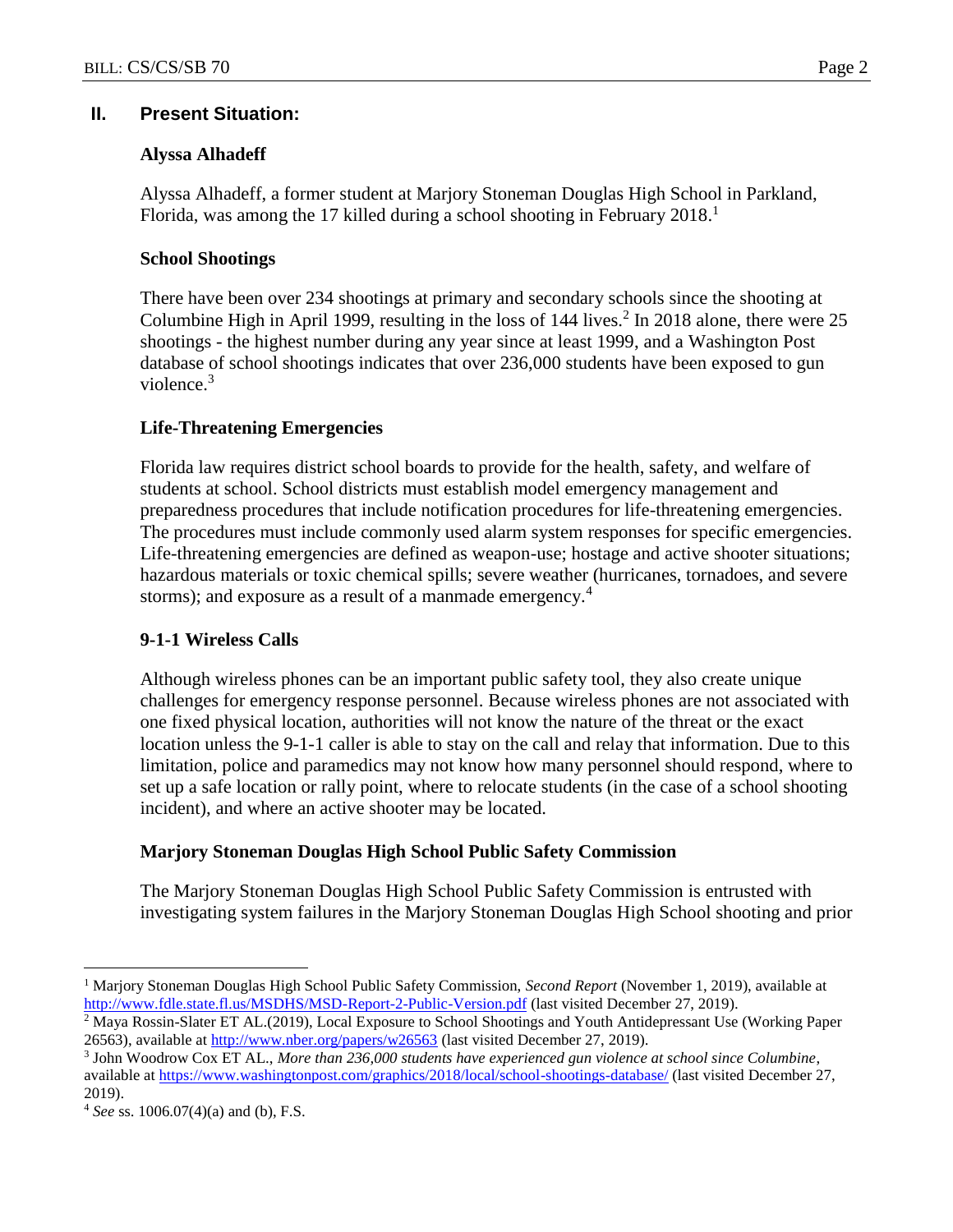mass violence incidents, and developing recommendations for system improvements.<sup>5</sup> The commission submitted its initial report to the Governor and the Legislature on January 2, 2019, and its second report to the Governor and Legislature on November 1, 2019. <sup>6</sup> The commission is authorized to issue a report annually, by January 1, and is scheduled to sunset July 1, 2023.<sup>7</sup>

The commission's second report includes school safety and security recommendations, which includes language directing that, "some emergency drills should require movement and exercise all necessary aspects of the drill and emergency operations plan, including panic buttons …", and "the timeliest way to communicate an on-campus emergency is direct reporting from a school staff member to everyone on campus and the 911 center simultaneously." <sup>8</sup>

# **Panic Buttons**

The U.S. Department of Homeland Security has identified a variety of technologies school districts can use to enhance school safety, including mass notification systems such as panic alarms.<sup>9</sup> Panic buttons can be set up at a school and monitored by the school administration, local law enforcement. They can be hard wired, wireless, or application-based devices that send a signal notifying first responders of a school security emergency.<sup>10</sup>

Some mobile phone applications, "act as panic buttons, which a teacher can press to send an alert to the phone of police officers within a certain radius of a school." Other mobile phone applications focus on locking down or activating other protective measures such as locking doors, deploying smoke cannons, activating strobe lights, and monitoring closed-circuit video. 11

# **III. Effect of Proposed Changes:**

The bill names the act "Alyssa's Law."

The bill modifies s. 1006.07, F.S., to:

- Require each public school, beginning with the 2021-2022 school year, to implement an interoperable mobile panic alert system, known as "Alyssa's Alert", capable of connecting diverse emergency services technologies to ensure real-time coordination between multiple first responders.
- For the 2020-2021 fiscal year, subject to legislative appropriation, require the Department of Education, in consultation with the Marjory Stoneman Douglas High School Public Safety Commission and the Florida Department of Law Enforcement, to develop a competitive solicitation for a statewide mobile panic alert system.

 $\overline{a}$ <sup>5</sup> Section 943.687(3), F.S.

<sup>6</sup> Marjory Stoneman Douglas High School Public Safety Commission, *Initial Report* (Jan. 2, 2019), available at <http://www.fdle.state.fl.us/MSDHS/CommissionReport.pdf> (last visited December 27, 2019).

<sup>7</sup> Section 943.687(9), F.S.

<sup>8</sup> *Supra,* note 2.

<sup>9</sup> U.S. Department of Homeland Security, *K-12 School Security: A Guide for Preventing and Protecting Against Gun Violence* (2nd Edition: 2018), *available at* [https://www.cisa.gov/publication/k-12-school-security-guide.](https://www.cisa.gov/publication/k-12-school-security-guide)

<sup>10</sup> SECURalert, *Security Systems for Schools*[, https://www.securalert.net/blog/duress-system/security-systems-for-schools/](https://www.securalert.net/blog/duress-system/security-systems-for-schools/) (last visited January 17, 2020).

<sup>11</sup> U.S. Department of Homeland Security, *supra* note 17.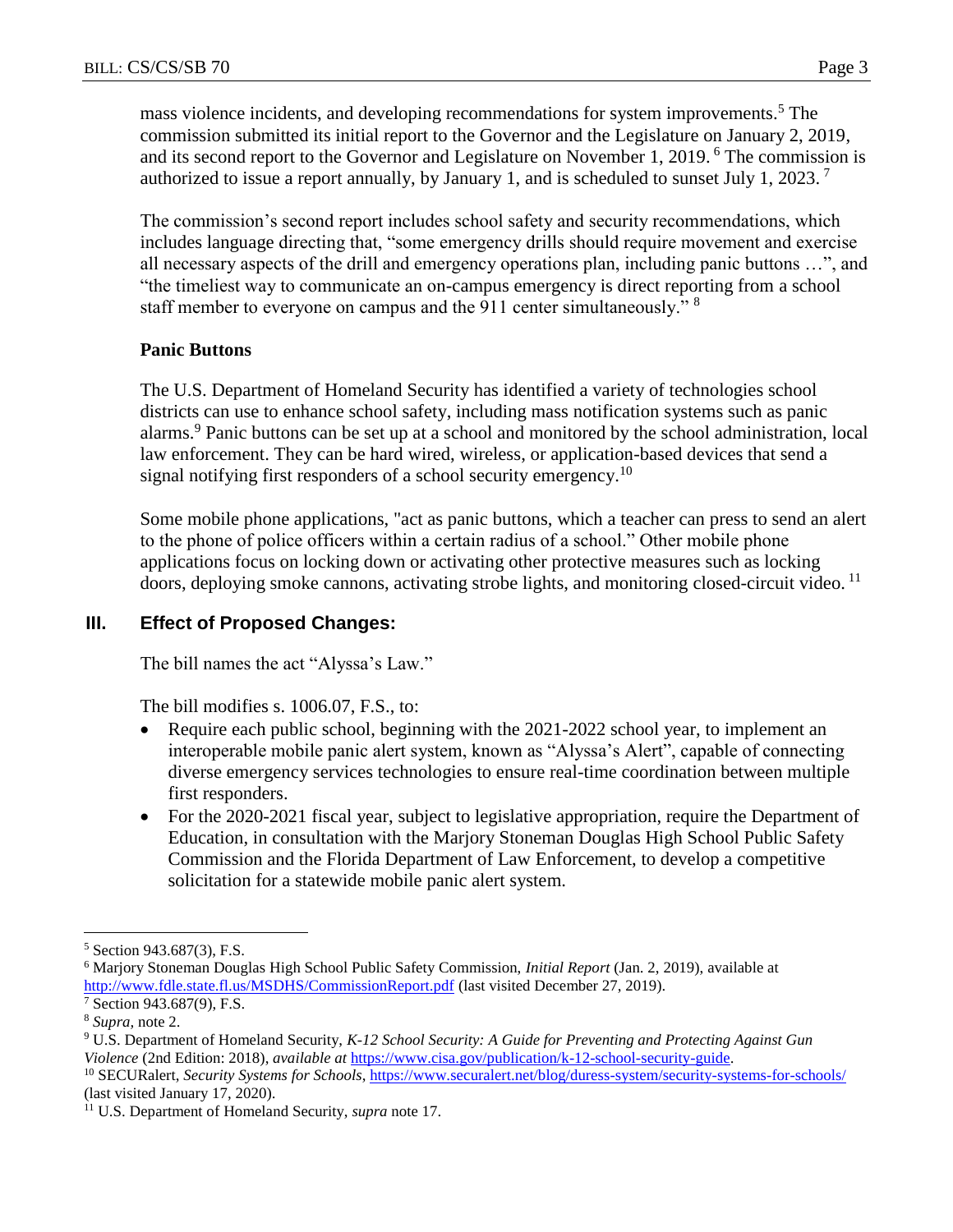The bill has an effective date of July 1, 2020.

## **IV. Constitutional Issues:**

A. Municipality/County Mandates Restrictions:

This bill does not require counties or municipalities to spend funds or limit their authority to raise revenue or receive state-shared revenues as specified in Article VII, s. 18 of the Florida Constitution.

B. Public Records/Open Meetings Issues:

None.

C. Trust Funds Restrictions:

None.

D. State Tax or Fee Increases:

None.

E. Other Constitutional Issues:

None.

### **V. Fiscal Impact Statement:**

A. Tax/Fee Issues:

None.

B. Private Sector Impact:

Panic alert systems for a public school would be sold by private sector vendors, and would therefore have a positive impact on vendors selling a panic alert system.

C. Government Sector Impact:

The bill requires each public school to implement a mobile panic alert system. The extent to which mobile panic alert systems are currently implemented in public and charter school buildings is unknown. The bill may have a significant, negative fiscal impact to school districts.

For the 2020-2021 fiscal year, the competitive solicitation conducted by the department in consultation with the Marjory Stoneman Douglas High School Public Safety Commission and the Florida Department of Law Enforcement is predicated on a legislative appropriation for the system.